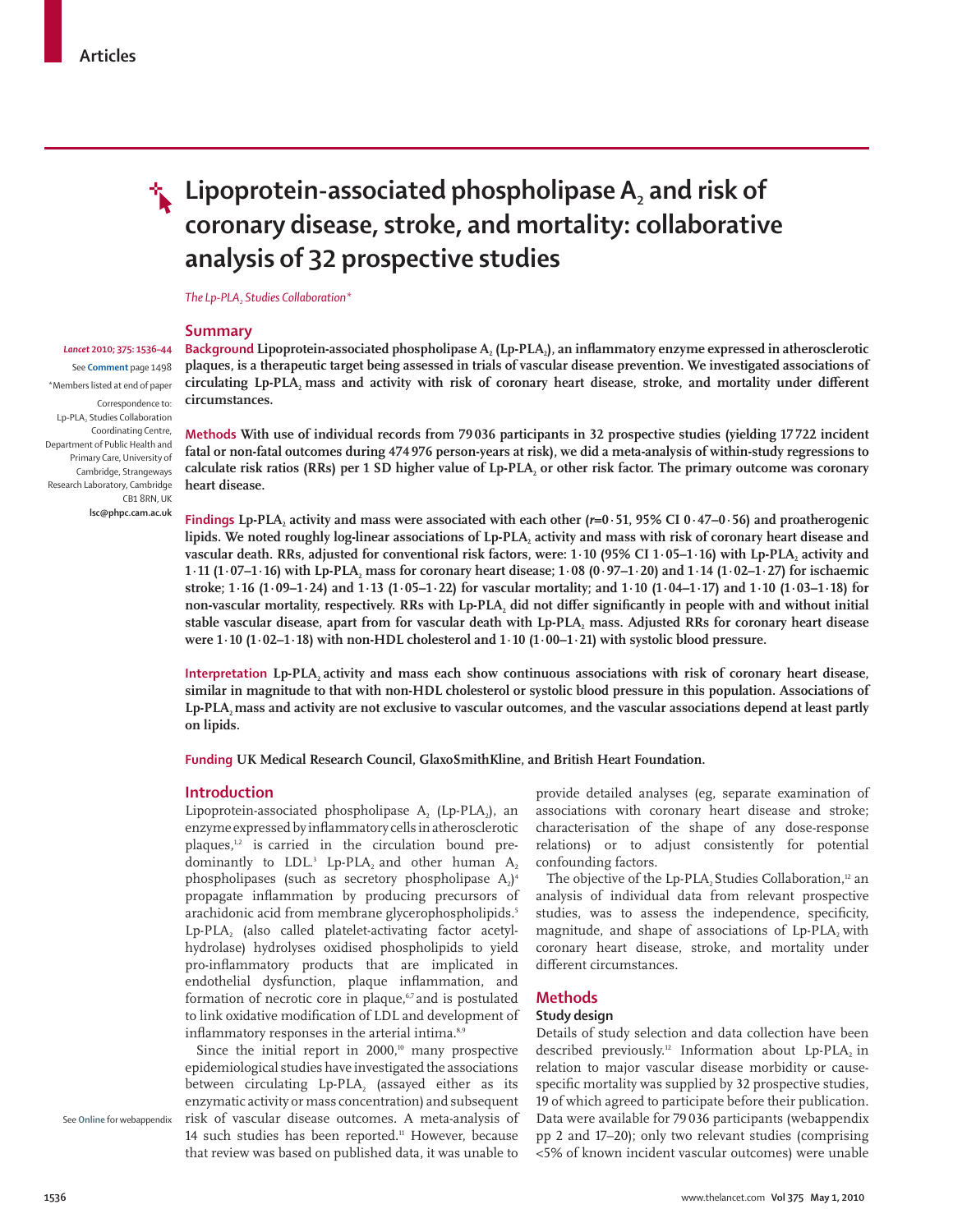|                                      | Lp-PLA, activity (up to 57 931 participants from 18 studies) |                |                                | Lp-PLA, mass (up to 58 224 participants from 21 studies) |                |                                |  |
|--------------------------------------|--------------------------------------------------------------|----------------|--------------------------------|----------------------------------------------------------|----------------|--------------------------------|--|
|                                      | $\mathsf{n}$                                                 | Mean (SD) or % | Correlation* (95% CI)          | $\mathsf{n}$                                             | Mean (SD) or % | Correlation* (95% CI)          |  |
| Anthropometric markers               |                                                              |                |                                |                                                          |                |                                |  |
| Age at survey (years)                | 57931                                                        | 64(8)          | $0.02$ (-0.00 to $0.05$ )      | 58224                                                    | 64(8)          | $0.06$ (0.04 to 0.08)          |  |
| Body-mass index (kg/m <sup>2</sup> ) | 46278                                                        | 27(4)          | $0.04$ (0.02 to 0.05)          | 48366                                                    | 27(5)          | $-0.01$ ( $-0.03$ to $0.01$ )  |  |
| Systolic blood pressure (mm Hq)      | 47019                                                        | 138 (22)       | $0.02$ (-0.00 to 0.03)         | 48316                                                    | 137 (21)       | 0.02 (0.01 to 0.04)            |  |
| <b>Lipid markers</b>                 |                                                              |                |                                |                                                          |                |                                |  |
| Total cholesterol (mmol/L)           | 57681                                                        | 5.5(1.0)       | 0.41 (0.37 to 0.45)            | 57550                                                    | 5.5(1.0)       | $0.28$ (0.25 to 0.31)          |  |
| Non-HDL cholesterol (mmol/L)         | 56749                                                        | 4.26(1.02)     | 0.49 (0.45 to 0.52)            | 53572                                                    | 4.26(1.00)     | 0.30 (0.27 to 0.34)            |  |
| HDL cholesterol (mmol/L)             | 56838                                                        | 1.23(0.35)     | $-0.24$ ( $-0.29$ to $-0.19$ ) | 53639                                                    | 1.24(0.36)     | $-0.07$ ( $-0.12$ to $-0.02$ ) |  |
| Log. triglycerides (mmol/L)          | 55649                                                        | 0.40(0.51)     | 0.22(0.19 to 0.26)             | 52595                                                    | 0.38(0.51)     | 0.07 (0.04 to 0.11)            |  |
| LDL cholesterol (mmol/L)+            | 28006                                                        | 3.09(0.81)     | 0.48 (0.41 to 0.55)            | 29114                                                    | 3.44(0.80)     | 0.28 (0.22 to 0.34)            |  |
| Apolipoprotein B (q/L)               | 36399                                                        | 1.10(0.24)     | 0.45 (0.38 to 0.51)            | 28778                                                    | 1.05(0.23)     | 0.24 (0.17 to 0.30)            |  |
| Apolipoprotein AI (q/L)              | 33790                                                        | 1.45(0.23)     | $-0.15$ ( $-0.23$ to $-0.05$ ) | 28797                                                    | 1.41(0.22)     | $-0.07$ ( $-0.13$ to $0.00$ )  |  |
| Inflammatory markers                 |                                                              |                |                                |                                                          |                |                                |  |
| Loq. C-reactive protein (mq/L)       | 52443                                                        | 0.87(1.10)     | 0.03 (0.01 to 0.05)            | 47674                                                    | 0.83(1.08)     | 0.08(0.04 to 0.11)             |  |
| Fibrinogen (µmol/L)                  | 17533                                                        | 10.04(2.17)    | 0.00 (-0.02 to 0.02)           | 13169                                                    | 11.12(2.17)    | 0.05 (0.03 to 0.07)            |  |
| Loq, leucocyte count $(x10^9/L)$     | 12388                                                        | 1.87(0.27)     | 0.03 (0.01 to 0.05)            | 10731                                                    | 1.84(0.28)     | 0.07 (0.04 to 0.10)            |  |
| <b>Categorical variables</b>         |                                                              |                |                                |                                                          |                |                                |  |
| Sex                                  |                                                              |                |                                |                                                          |                |                                |  |
| Men                                  | 36222                                                        | 63%            | Ref                            | 36857                                                    | 63%            | Ref                            |  |
| Women                                | 21709                                                        | 37%            | $-0.21$ ( $-0.25$ to $-0.17$ ) | 21367                                                    | 37%            | $-0.10$ ( $-0.13$ to $-0.07$ ) |  |
| Ethnic origin                        |                                                              |                |                                |                                                          |                |                                |  |
| White                                | 50922                                                        | 96%            | Ref                            | 47376                                                    | 96%            | Ref                            |  |
| Non-white                            | 1906                                                         | 4%             | $-0.07$ ( $-0.11$ to $-0.03$ ) | 2083                                                     | 4%             | $-0.08$ ( $-0.12$ to $-0.03$ ) |  |
| Smoking status                       |                                                              |                |                                |                                                          |                |                                |  |
| Other                                | 44576                                                        | 86%            | Ref                            | 45871                                                    | 86%            | Ref                            |  |
| Current                              | 7268                                                         | 14%            | 0.03 (0.01 to 0.05)            | 7595                                                     | 14%            | 0.08 (0.06 to 0.11)            |  |
| History of diabetes                  |                                                              |                |                                |                                                          |                |                                |  |
| <b>No</b>                            | 46741                                                        | 82%            | Ref                            | 46824                                                    | 82%            | Ref                            |  |
| Yes                                  | 9934                                                         | 18%            | 0.00 (-0.02 to 0.02)           | 10209                                                    | 18%            | $-0.03$ ( $-0.05$ to $-0.02$ ) |  |

Data are shown for the 71 439 participants who were initially healthy or had a history of stable vascular disease at baseline only. Data for the 10 638 participants with recent acute ischaemic events are shown in webappendix p 24. Mean Lp-PLA, activity and mass by assay method are shown in webappendix p 8. 44 716 participants had information about both Lp-PLA<sub>2</sub> activity and mass. Lp-PLA<sub>2</sub>=lipoprotein-associated phospholipase A<sub>2</sub>. Ref=reference category. \*Partial correlation coefficient

(or for categorical variables, the difference in standardised Lp-PLA, compared with the reference category) adjusted for age, sex, baseline history of diabetes, and baseline history of vascular disease (as appropriate). †Directly measured LDL cholesterol.

Table 1: Summary of data available and associations with Lp-PLA<sub>2</sub> activity and mass at baseline survey

to share data.<sup>13,14</sup> Study participants were drawn from three groups (webappendix p 7): (1) 35 945 people with no history of vascular disease at the initial examination (baseline); (2) 35 494 patients with a history of stable vascular disease (ie, diagnosis more than 30 days before baseline of any of myocardial infarction, angina, other coronary heart disease, stroke [including transient ischaemic attack], peripheral vascular disease, or coronary surgery, including revascularisations); and (3) 10 638 patients diagnosed with acute ischaemic events occurring no more than 30 days before baseline. (This final group has been analysed separately because risk factor levels might be more liable to distortion immediately after acute ischaemic events and because these studies had much shorter follow-up than did the other groups.) Baseline information was not available for non-vascular diseases.

Of the 19 studies that measured Lp-PLA<sub>2</sub> enzyme activity, eight used radiometric and 11 used colorimetric assays (of which eight used Colorimetric Activity Method [CAM] assays [diaDexus, San Francisco, CA, USA], two used Azwell assays [Azwell, Osaka, Japan], and one used Cayman assays [Cayman Chemical, Ann Arbor, MI, USA]). Of the 25 studies that measured Lp-PLA<sub>2</sub> mass concentration, two used in-house enzyme-linked immunoassays and 23 used commercial immunoassays, including three studies that used first generation Phospholipase  $A_2$ —Cardiovascular (PLAC I) assays, 19 that used second generation (PLAC II), and one study that used third generation (PLAC III; all PLAC assays were manufactured by diaDexus, San Francisco, CA, USA). In registering fatal outcomes, all but one study used international classification of disease codings to at least three digits, and ascertainment was based on death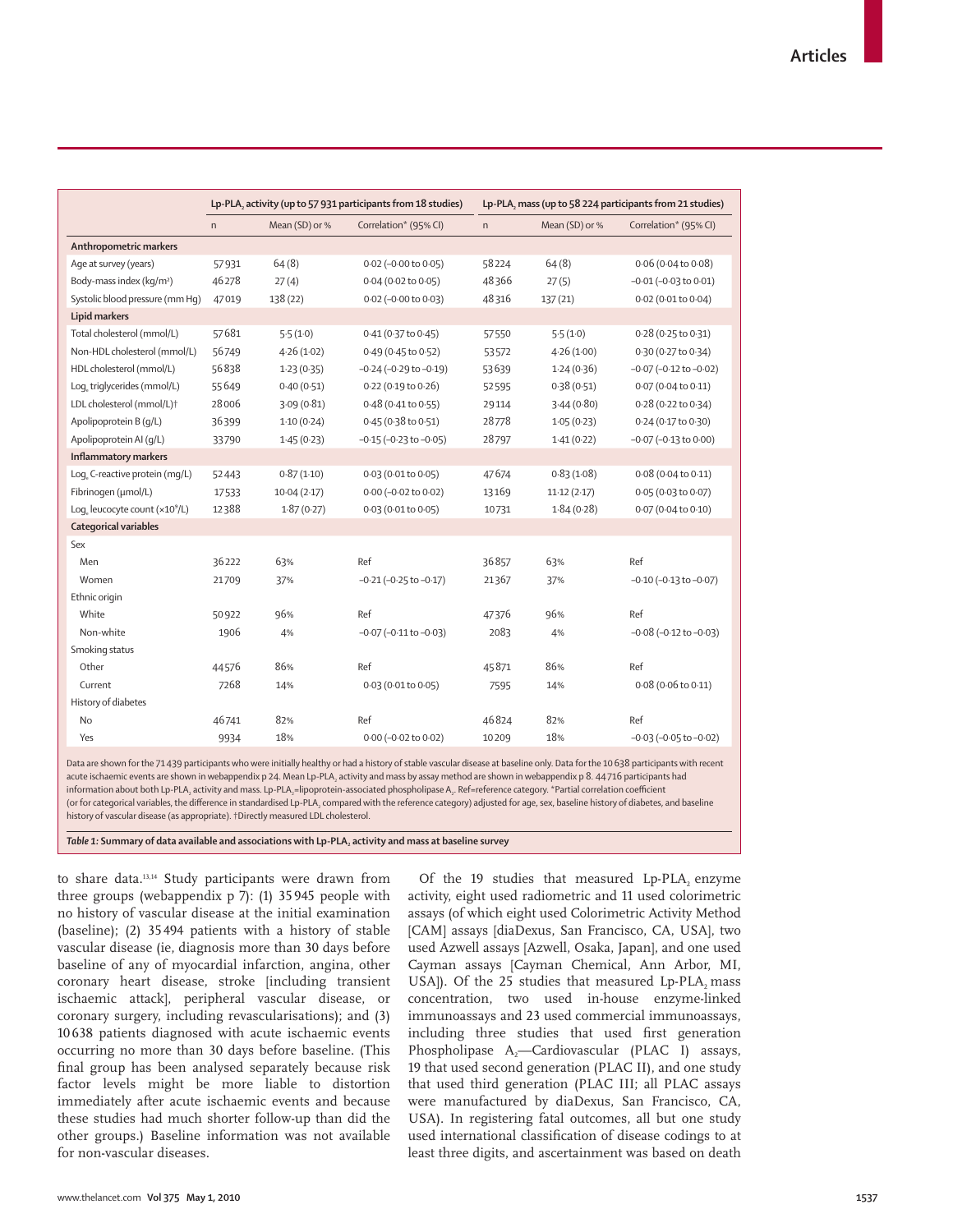

Figure 1: Cross-sectional associations of Lp-PLA<sub>2</sub> activity

Table 1 shows number of participants included in each analysis. Webappendix p 9 shows cross-sectional associations of Lp-PLA, mass. Error bars represent 95% CIs. r=Pearson's partial correlation coefficient (95% CI) adjusted for age, sex, history of diabetes, and baseline history of vascular disease. Lp-PLA<sub>2</sub>=lipoprotein-associated phospholipase A<sub>2</sub>. \*Lp-PLA<sub>2</sub> activity and mass were standardised to a mean of 0·00 (SD 1·00) in each study.

certificates. 24 of the 32 contributing studies were also known to have classified deaths using medical records, autopsy findings, and other supplementary sources. 28 studies used standard definitions of myocardial infarction based on criteria of monitoring trends and determinants in cardiovascular disease.<sup>15</sup> 21 studies reported diagnosis of stroke subtypes on the basis of typical clinical features and characteristic changes on brain imaging. The study was approved by the Cambridgeshire Ethics Research Committee.

## **Statistical analyses**

The webappendix p 3 provides details of the statistical methods. Because of differences in the mean and SD of concentrations of Lp-PLA<sub>2</sub> recorded across studies using different assay methods (webbappendix pp 8 and 18), concentrations were *Z* transformed to a mean of 0 and an SD of 1 within each study (as well as doing sensitivity

analyses with exclusion of studies with outlier values). Cross-sectional associations of Lp-PLA<sub>2</sub> with various markers were assessed by calculation of mean  $Lp$ -PLA<sub>2</sub> concentrations within tenths of these characteristics, with linear mixed models adjusted for age as previously described.<sup>16</sup> The primary outcome was coronary heart disease (ie, non-fatal myocardial infarction or fatal coronary heart disease). All participants contributed only either the first non-fatal outcome or death during followup recorded at age 20 years or older (ie, deaths preceded by non-fatal coronary heart disease or stroke were not included in the main analyses). Principal analyses used a two-stage approach. Estimates of association were calculated within each study before pooling across studies by random-effects meta-analysis (parallel analyses used fixed-effect models). For cohort studies, hazard ratios were calculated with Cox proportional hazards models stratified by sex and baseline history of vascular disease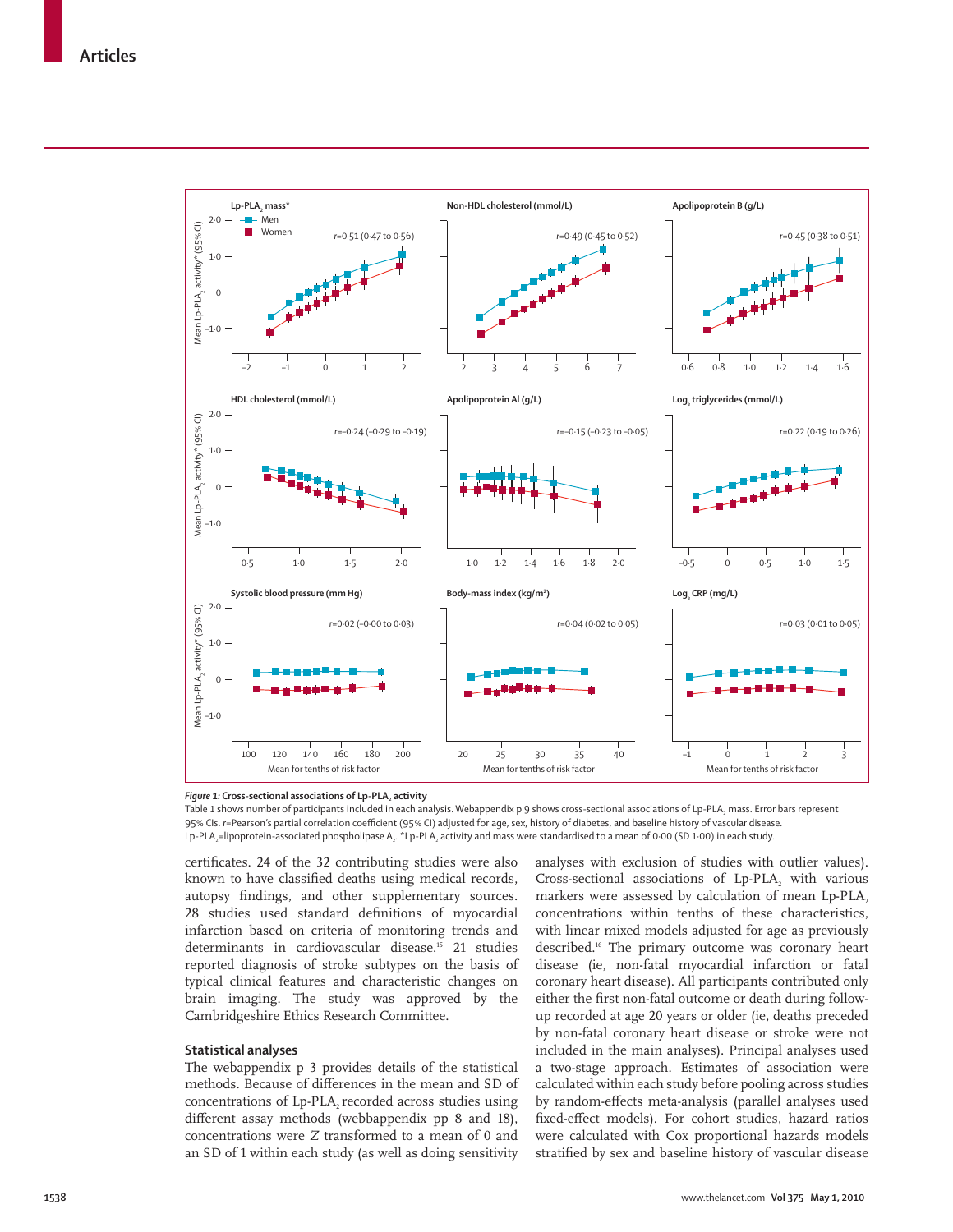

Figure 2: Minimally adjusted risk ratios for coronary heart disease, ischaemic stroke, and death due to vascular and non-vascular causes by fifths of Lp-PLA, activity or mass at baseline Risk ratios were adjusted for age, sex, baseline history of vascular disease, history of diabetes, and trial group (as appropriate). The webappendix p 11 shows more fully adjusted risk ratios. Data are shown for the 71 439 participants who were initially healthy or had a history of stable vascular disease at baseline only. One unit on the standardised scale is equal to 1 SD on the untransformed scale. Error bars represent 95% CIs. The sizes of the boxes are proportional to the inverse of the variance of the risk ratios. Lp-PLA<sub>2</sub>=lipoprotein-associated phospholipase A<sub>2</sub>. \*Fatal and non-fatal events.

(and, when appropriate, by trial group). Assumptions of proportionality of hazards were satisfied for both Lp-PLA, markers. For case-control studies that were nested within prospective cohorts, odds ratios were calculated with either conditional or unconditional logistic regression models, as appropriate. Odds ratios were assumed to approximate hazard ratios and are collectively described as risk ratios (RRs). Studies contributing ten or fewer outcomes to any particular analysis were excluded. When data were missing for covariates, we restricted analyses to subsets of participants with complete information.

To assess shapes of association, study-specific RRs calculated within fifths of baseline Lp-PLA, values were pooled on the log scale by multivariate random-effects meta-analysis and plotted against the mean levels in each fifth. We estimated 95% CIs from floated variances that correspond to the amount of information underlying each group (including the reference group). $17$  Since associations were roughly log-linear, we calculated regression coefficients to estimate the RR associated

with one *Z* score higher Lp-PLA<sub>2</sub>, equivalent to a 1 SD higher Lp-PLA<sub>2</sub>. RRs were adjusted progressively for conventional risk factors. Because directly measured LDL cholesterol values were available in only a subset of participants, non-HDL cholesterol was used as the principal marker of cholesterol content in proatherogenic lipoproteins, avoiding potential biases of use of LDL cholesterol estimated by the Friedewald formula (webappendix p 6). The Wald  $\chi^2$  statistic indicated the evidence of association. Heterogeneity was assessed by the  $I<sup>2</sup>$  statistic.<sup>18</sup> Diversity in study characteristics was investigated by grouping studies by recorded characteristics and by meta-regression. We investigated effect modification by formal tests of interaction, with main emphasis on age, sex, and lipidrelated variables. Analyses related to prediction of vascular risk were not attempted, principally owing to the briefness of follow-up (eg, median follow-up of <6 years) and missing information about relevant risk factors.19 We used Stata (version 11.0) for analyses.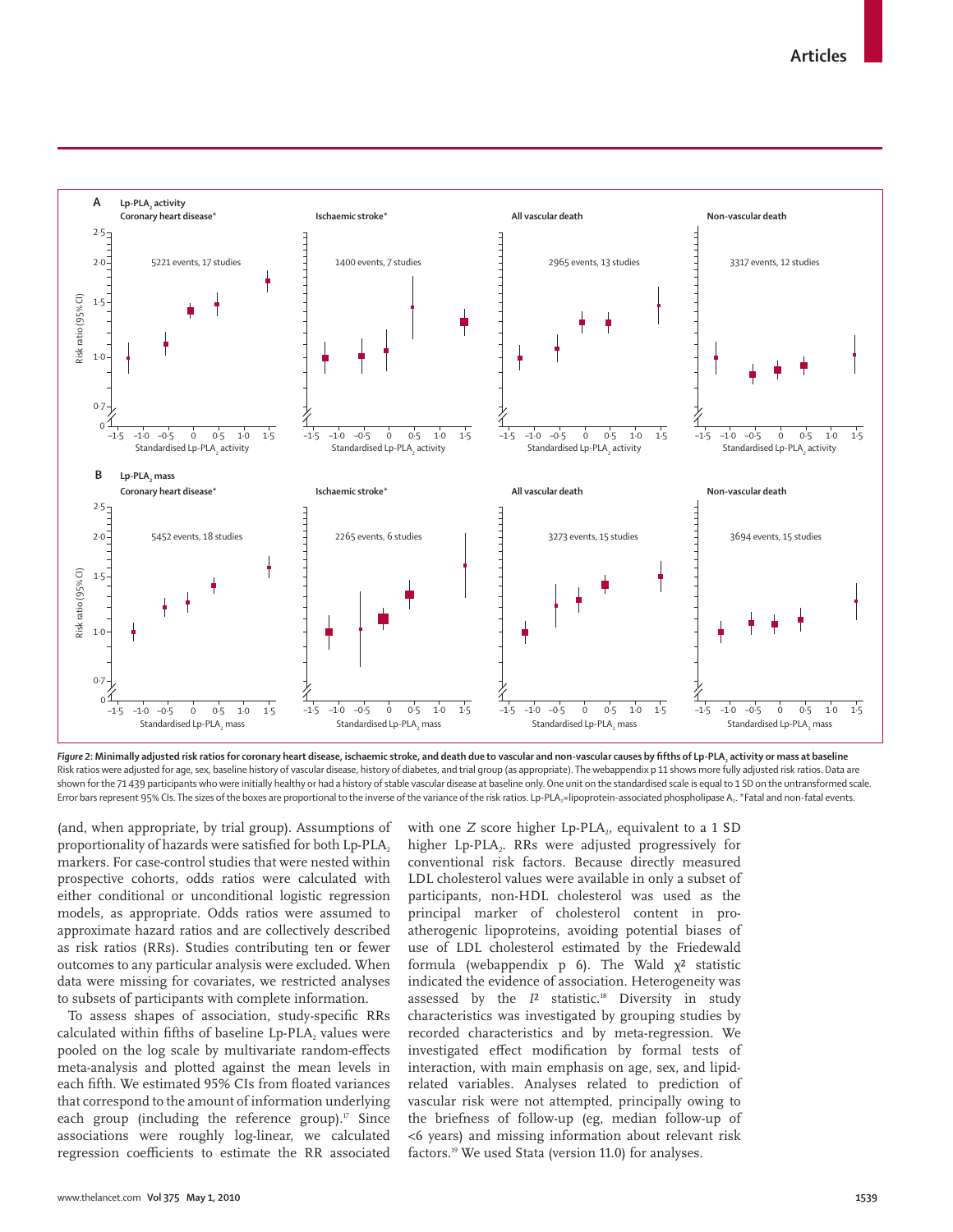| History of vascular disease*        | Number of<br>participants events | Number of | RR (95% CI)                            |                     |  |  |
|-------------------------------------|----------------------------------|-----------|----------------------------------------|---------------------|--|--|
| A Lp-PLA, activity                  |                                  |           |                                        |                     |  |  |
| Coronary heart disease: 12 studiest |                                  |           |                                        |                     |  |  |
| No history                          | 16145                            | 1534      |                                        | $1.03(0.95 - 1.12)$ |  |  |
| Stable disease                      | 24976                            | 2429      |                                        | $1.17(1.09 - 1.27)$ |  |  |
| Overall                             | 41121                            | 3963      | ᢕ                                      | $1.10(1.05 - 1.16)$ |  |  |
| Ischaemic stroke: 4 studiest        |                                  |           |                                        |                     |  |  |
| No history                          | 8663                             | 456       |                                        | $1.01(0.71 - 1.43)$ |  |  |
| Stable disease                      | 17437                            | 673       |                                        | $1.17(0.78-1.76)$   |  |  |
| Overall                             | 26100                            | 1129      |                                        | $1.08(0.97 - 1.20)$ |  |  |
| Vascular death: 9 studies           |                                  |           |                                        |                     |  |  |
| No history                          | 13143                            | 459       |                                        | $1.05(0.93 - 1.19)$ |  |  |
| Stable disease                      | 24962                            | 2230      |                                        | $1.21(1.12 - 1.30)$ |  |  |
| Overall                             | 38105                            | 2689      |                                        | $1.16(1.09-1.24)$   |  |  |
| Non-vascular death: 8 studies       |                                  |           |                                        |                     |  |  |
| No history                          | 13143                            | 1201      |                                        | $1.07(0.93 - 1.24)$ |  |  |
| Stable disease                      | 23941                            | 1594      |                                        | $1.15(1.02 - 1.31)$ |  |  |
| Overall                             | 37084                            | 2795      | -0-                                    | $1.10(1.04 - 1.17)$ |  |  |
|                                     |                                  |           |                                        |                     |  |  |
|                                     |                                  |           |                                        |                     |  |  |
| B Lp-PLA, mass                      |                                  |           |                                        |                     |  |  |
| Coronary heart disease: 12 studiest |                                  |           |                                        |                     |  |  |
| No history                          | 17089                            | 1813      |                                        | $1.09(1.02 - 1.16)$ |  |  |
| Stable disease                      | 23 20 2                          | 2548      |                                        | $1.14(1.07-1.21)$   |  |  |
| Overall                             | 40 291                           | 4361      | ↷                                      | $1.11(1.07 - 1.16)$ |  |  |
| Ischaemic stroke: 5 studies†        |                                  |           |                                        |                     |  |  |
| No history                          | 9704                             | 1252      |                                        | $1.22(0.99 - 1.51)$ |  |  |
| Stable disease                      | 17825                            | 845       |                                        | $1.02(0.73 - 1.43)$ |  |  |
| Overall                             | 27529                            | 2097      |                                        | $1.14(1.02 - 1.27)$ |  |  |
| Vascular death: 11 studies          |                                  |           |                                        |                     |  |  |
| No history                          | 15 672                           | 763       |                                        | $1.00(0.92 - 1.09)$ |  |  |
| Stable disease                      | 23 20 2                          | 2126      |                                        | $1.26(1.19-1.34)$   |  |  |
| Overall                             | 38874                            | 2889      |                                        | $1.13(1.05 - 1.22)$ |  |  |
| Non-vascular death: 11 studies      |                                  |           |                                        |                     |  |  |
| No history                          | 15 672                           | 1556      |                                        | $1.09(0.97 - 1.21)$ |  |  |
| Stable disease                      | 23 20 2                          | 1567      |                                        | $1.17(1.04-1.32)$   |  |  |
| Overall                             | 38874                            | 3123      | -0-                                    | $1.10(1.03 - 1.18)$ |  |  |
|                                     |                                  |           | 0.8 0.9 1.0 1.1 1.2 1.3 1.4 1.5<br>0.7 |                     |  |  |

*Figure 3***: Risk ratios for coronary heart disease, ischaemic stroke, and vascular and non-vascular mortality per**  1 SD higher Lp-PLA<sub>2</sub> activity or mass at baseline, adjusted for several risk factors

Risk ratios were adjusted for the non-lipid and lipid risk factors described in table 2. We noted no significant differences in risk ratios between people with and without a history of stable vascular disease at baseline, apart from for vascular death with Lp-PLA<sub>2</sub> mass (p=0·007). Data for patients with recent acute ischaemic events are shown in webappendix p 16. Error bars represent 95% CIs. The sizes of the boxes are proportional to the inverse of the variance of the RRs. Lp-PLA<sub>2</sub>=lipoprotein-associated phospholipase A<sub>2</sub>. RR=risk ratio. \*Diagnosis more than 30 days before baseline of myocardial infarction, angina, other coronary heart disease, stroke (including transient ischaemic attack), peripheral vascular disease, or coronary surgery (including revascularisations).†Fatal and non-fatal events.

## **Role of the funding source**

The independent academic coordinating centre, based at the University of Cambridge and University of Oxford, designed the study, did data collection and management, did statistical analysis, and wrote the report. GlaxoSmithKline was represented on the study's Operations Group. The study was undertaken independently from the funders. AT and JD had full access to all the data in the study and had final responsibility for the decision to submit for publication.

## **Results**

Mean age at entry of the 79 036 participants was 64 years (SD 10). 50 290 (64%) were men, 46 418 (59%) were from western Europe, and 20 663 (26%) were from North America (webappendix pp 17–18). 7639 incident coronary heart disease outcomes, 2547 ischaemic strokes, 198 haemorrhagic strokes, 1191 unclassified strokes, and

1490 deaths from other vascular diseases, 4424 deaths from non-vascular diseases, and 233 from unknown causes were recorded during at least 474 976 person-years at risk. In the 71 439 participants who were initially healthy or had a history of stable vascular disease at baseline, Lp-PLA<sub>2</sub> activity was available in 57 931 participants from 18 studies and Lp-PLA<sub>2</sub> mass in 58 224 participants from 21 studies (table 1 and webappendix p 7).

For Lp-PLA, activity, much of the variation in mean values across studies was explained by differences in the assay methods used (webappendix p 8). In studies using the CAM assay, the mean was 151 nmol/min/mL (SD 32), whereas it was 42 nmol/min/mL (14) in studies using radiometric assays. For mass, apart from the two studies that used in-house ELISA, mean concentrations were broadly similar across studies, with a mean of 312 μg/L (SD 95) in studies that used the PLAC II assay.  $Lp$ -PLA<sub>2</sub> activity and mass were roughly linearly associated with each other (partial correlation coefficient *r*=0.51, 95% CI 0.47-0.56; figure 1). Lp-PLA<sub>2</sub> activity was higher in men than in women (table 1) and positively correlated with non-HDL cholesterol (*r*=0·49, 0·45–0·52), directly measured LDL cholesterol (*r*=0·48, 0·41–0·55), apolipoprotein B (*r*=0·45, 0·38–0·51), and loge triglycerides (*r*=0·22, 0·19–0·26), and inversely correlated with HDL cholesterol (*r*=–0·24, –0·29 to  $(-0.19)$  and apolipoprotein AI ( $r=-0.15, -0.23$  to  $-0.05$ ; figure 1). Lp-PLA<sub>2</sub> activity was only weakly or nonsignificantly associated with age, systolic blood pressure, body-mass index, smoking, log<sub>e</sub> C-reactive protein (CRP), and fibrinogen or leucocyte count (table 1 and figure 1). Associations of  $L_p$ -PLA<sub>2</sub> mass followed similar patterns, although mass was more strongly associated with smoking and less strongly associated with lipids than was activity (table 1 and webappendix p 9). A combined estimate of the withinperson variability of Lp-PLA, could not be made reliably because results from different studies were widely divergent.<sup>20</sup> Furthermore, only some of the sources of heterogeneity could be identified (eg, studies that used CAM assays tended to have higher reproducibility values than did those that used radiometric activity assays; webappendix p 10).

We noted roughly log-linear associations of  $Lp$ -PLA<sub>2</sub> activity with risk of coronary heart disease and all vascular mortality, and less distinct associations with ischaemic stroke and the aggregate of non-vascular mortality (figure 2 and webappendix p 11). Because RRs did not differ significantly in initially healthy participants and in patients with stable vascular disease, we combined them to improve precision (figure 3). The RR for coronary heart disease with 1 SD higher Lp-PLA, activity was reduced from  $1.16$  (95% CI  $1.10-1.21$ ) in minimally adjusted analyses to  $1.10$  ( $1.05-1.16$ ) after further adjustment for conventional risk factors (the Wald  $\chi^2$  reduced from 33 to 14, most of which was due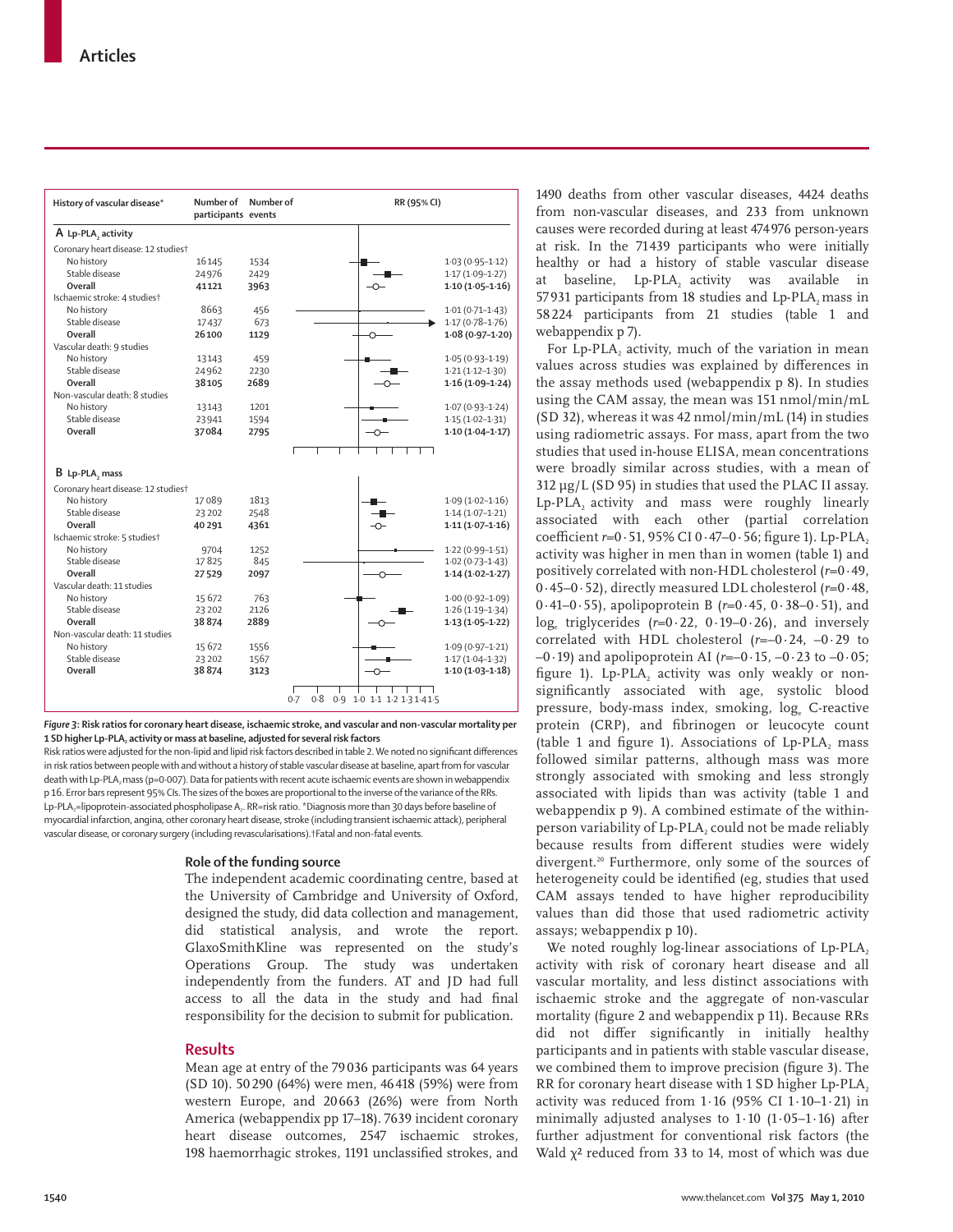to adjustment for lipids; table 2). We recorded no clear evidence of heterogeneity (*I*²=20%, 95% CI 0–59) nor of effect modification (webappendix pp 12-13). In subsets of participants with relevant information, RRs for coronary heart disease were: 1·10 (95% CI 1·02–1·18) after adjustment for apolipoproteins AI and B (instead of HDL cholesterol and non-HDL cholesterol, respectively); 1·12 (1·07–1·18) after adjustment for several conventional risk factors plus cholesterol concentrations and apolipoprotein B;  $1.13$  ( $1.08-1.19$ ) after adjustment for directly measured LDL and HDL cholesterol (instead of non-HDL and HDL cholesterol); and 1·07 (1·00–1·14) after adjustment for several conventional risk factors plus Lp-PLA<sub>2</sub> mass (webappendix p 21). The RR for ischaemic stroke after adjustment for conventional risk factors was 1·08 (0·97–1·20; table 2). Adjusted RRs were 0·97 (0·79–1·19) for haemorrhagic stroke,  $1.02$  (0.93-1.12) for unclassified stroke, and  $1.16$  $(1.09-1.24)$  for all vascular mortality (figure 3 and webappendix p 14). The RR for the aggregate of nonvascular mortality was  $1.10$  ( $1.04-1.17$ ) after adjustment for several risk factors (figure 3), with an RR for cancer death of  $1.05$  (0.97-1.14), and  $1.18$  (1.07-1.30) for non-vascular mortality not attributed to cancer (webappendix p 22). There were too few outcomes to attempt detailed subdivisions of non-vascular deaths (eg, by cancer site).

We recorded roughly log-linear associations of Lp-PLA, mass with vascular and non-vascular outcomes (figure 2 and webappendix p 11). Because RRs did not differ significantly in initially healthy participants and in those with stable vascular disease (apart from for the outcome of vascular death; webappendix p 23), they were combined (figure 3). The RR for coronary heart disease with 1 SD higher Lp-PLA<sub>2</sub> mass reduced from  $1.15$  ( $1.11-1.19$ ) to 1·11 (1·07–1·16) after adjustment for several risk factors (the Wald  $\chi^2$  reduced from 55 to 25; table 2). Again, we noted no clear evidence of heterogeneity (*I*²=26%, 95% CI 0–62) nor of effect modification (webappendix pp 12–13). The adjusted RR for coronary heart disease with Lp-PLA, mass was 1·08 (1·04–1·12) after further adjustment for Lp-PLA<sub>2</sub> activity (further reducing the Wald  $\chi^2$  from 33 to 14; webappendix p 21). Adjusted RRs for other outcomes were:  $1.14$  ( $1.02-1.27$ ) for ischaemic stroke (table 2); 1·13 (1·05–1·22) for all vascular mortality; 1·10  $(1.03-1.18)$  for the aggregate of non-vascular mortality; 1·08 (0·98–1·18) for cancer death; and 1·13 (1·04–1·23) for non-vascular mortality not attributed to cancer (webappendix p 22).

Adjusted RRs for coronary heart disease with Lp-PLA, mass and activity were broadly similar to those with non-HDL cholesterol and systolic blood pressure (figure 4). For both Lp-PLA<sub>2</sub> markers, we recorded qualitatively similar results to those reported in sensitivity analyses that: adjusted RRs further for CRP or fibrinogen (webappendix p 21); used fixed-effect models

|                                 | Lp-PLA, activity    |                      |               | Lp-PLA, mass        |                      |               |
|---------------------------------|---------------------|----------------------|---------------|---------------------|----------------------|---------------|
|                                 | RR (95% CI)         | Wald<br>$\chi^2_{1}$ | $I2$ (95% CI) | RR (95% CI)         | Wald<br>$\chi^2_{1}$ | $I2$ (95% CI) |
| Coronary heart disease*         |                     |                      |               |                     |                      |               |
| Minimally adjusted <sup>†</sup> | $1.16(1.10-1.21)$   | 33                   | $34(0-67)$    | $1.15(1.11 - 1.19)$ | 55                   | $19(0-58)$    |
| Plus lipid-lowering drug use    | $1.16(1.10-1.22)$   | 32                   | $37(0 - 68)$  | $1.15(1.11 - 1.19)$ | 56                   | 19 (0-58)     |
| Plus systolic blood pressure    | $1.16(1.10-1.22)$   | 32                   | $36(0-67)$    | $1.14(1.10-1.19)$   | 55                   | $18(0-57)$    |
| Plus body-mass index            | $1.15(1.10-1.21)$   | 31                   | $36(0-68)$    | $1.15(1.11 - 1.19)$ | 56                   | $18(0-57)$    |
| Plus smoking status             | $1.15(1.09 - 1.21)$ | 29                   | $36(0-68)$    | $1.14(1.10-1.18)$   | 52                   | $16(0-56)$    |
| Plus non-HDL cholesterol        | $1.12(1.07 - 1.17)$ | 28                   | $10(0-49)$    | $1.11(1.07-1.16)$   | 32                   | $17(0-56)$    |
| Plus HDL cholesterol            | $1.11(1.06 - 1.16)$ | 20                   | $11(0-51)$    | $1.11(1.07-1.16)$   | 25                   | $29(0-64)$    |
| Plus log, triglyceride          | $1.10(1.05 - 1.16)$ | 14                   | $20(0-59)$    | $1.11(1.07 - 1.16)$ | 25                   | $26(0-62)$    |
| Ischaemic stroke‡               |                     |                      |               |                     |                      |               |
| Minimally adjusted <sup>+</sup> | $1.08(1.02 - 1.15)$ | $\overline{7}$       | $0(0-85)$     | $1.18(1.07-1.30)$   | 11                   | 71 (25-88)    |
| Plus lipid-lowering drug use    | $1.08(1.02 - 1.15)$ | 7                    | $0(0-85)$     | $1.18(1.07-1.30)$   | 10                   | 71 (27-89)    |
| Plus systolic blood pressure    | $1.08(1.02 - 1.15)$ | $\overline{7}$       | $0(0-85)$     | $1.16(1.05 - 1.28)$ | 9                    | 71 (26-89)    |
| Plus body-mass index            | $1.09(1.02 - 1.15)$ | $\overline{7}$       | $0(0-85)$     | $1.16(1.05 - 1.28)$ | 9                    | 70 (25-88)    |
| Plus smoking status             | $1.08(1.01 - 1.14)$ | 6                    | $0(0-85)$     | $1.14(1.04-1.26)$   | 7                    | 69 (20-88)    |
| Plus non-HDL cholesterol        | $1.07(0.98 - 1.16)$ | $\overline{2}$       | $22(0-88)$    | $1.13(1.02 - 1.26)$ | 5                    | 70 (24-88)    |
| Plus HDL cholesterol            | $1.07(0.97 - 1.19)$ | $\overline{2}$       | $39(0 - 79)$  | $1.13(1.02 - 1.26)$ | 5                    | 70 (24-88)    |
| Plus log, triglyceride          | $1.08(0.97 - 1.20)$ | $\overline{2}$       | 41 (0-80)     | $1.14(1.02 - 1.27)$ | 6                    | 70 (22-88)    |

Analyses were restricted to participants with complete information. The Wald  $\chi^2$  statistic indicates the significance of the accompanying RR. The *I<sup>2</sup>* statistic estimates the percentage of heterogeneity in the study-specific RRs that can be accounted for by between-study differences and not chance. RRs for other outcomes are shown in webappendix p 22. Lp-PLA<sub>2</sub>=lipoprotein-associated phospholipase A<sub>2</sub>. RR=risk ratio. \*For Lp-PLA<sub>2</sub> activity: 12 studies, 41 121 participants, and 3963 events; for Lp-PLA<sub>2</sub> mass: 12 studies, 40 291 participants, and 4361 events. †Adjusted for age and history of diabetes, and stratified by sex, baseline history of vascular disease, and trial group (as appropriate). ‡For Lp-PLA<sub>2</sub> activity: four studies, 26 100 participants, and 1129 events; for Lp-PLA, mass: five studies, 27 529 participants, and 2097 events

Table 2: Risk ratios for coronary heart disease and ischaemic stroke per 1 SD higher Lp-PLA<sub>2</sub> activity or **mass at baseline, with progressive adjustment for baseline levels of potential confounders**



#### *Figure 4***: Adjusted risk ratios for coronary heart disease per 1 SD higher**  baseline Lp-PLA<sub>2</sub> activity, mass, and several conventional risk factors in **a common set of participants**

Analyses were restricted to participants with complete information (3278 events in 34 762 participants who were initially healthy or had a history of stable vascular disease at baseline from seven studies). RRs were adjusted for the non-lipid and lipid risk factors described in table 2. Error bars represent 95% CIs. The sizes of the boxes are proportional to the inverse of the variance of the risk ratios. Lp-PLA<sub>2</sub>=lipoprotein-associated phospholipase A<sub>2</sub>. RR=risk ratio. \*Current smoker versus other (never or ex-smoker). †To aid comparison with the other risk factors, the RR with HDL cholesterol is shown per 1 SD lower baseline levels.

(webappendix p 15); omitted any individual study to assess its relative effect on the overall result; and included fatal outcomes without censoring previous non-fatal outcomes (data available on request).

The 10 638 patients diagnosed with recent acute ischaemic events had much briefer median follow-up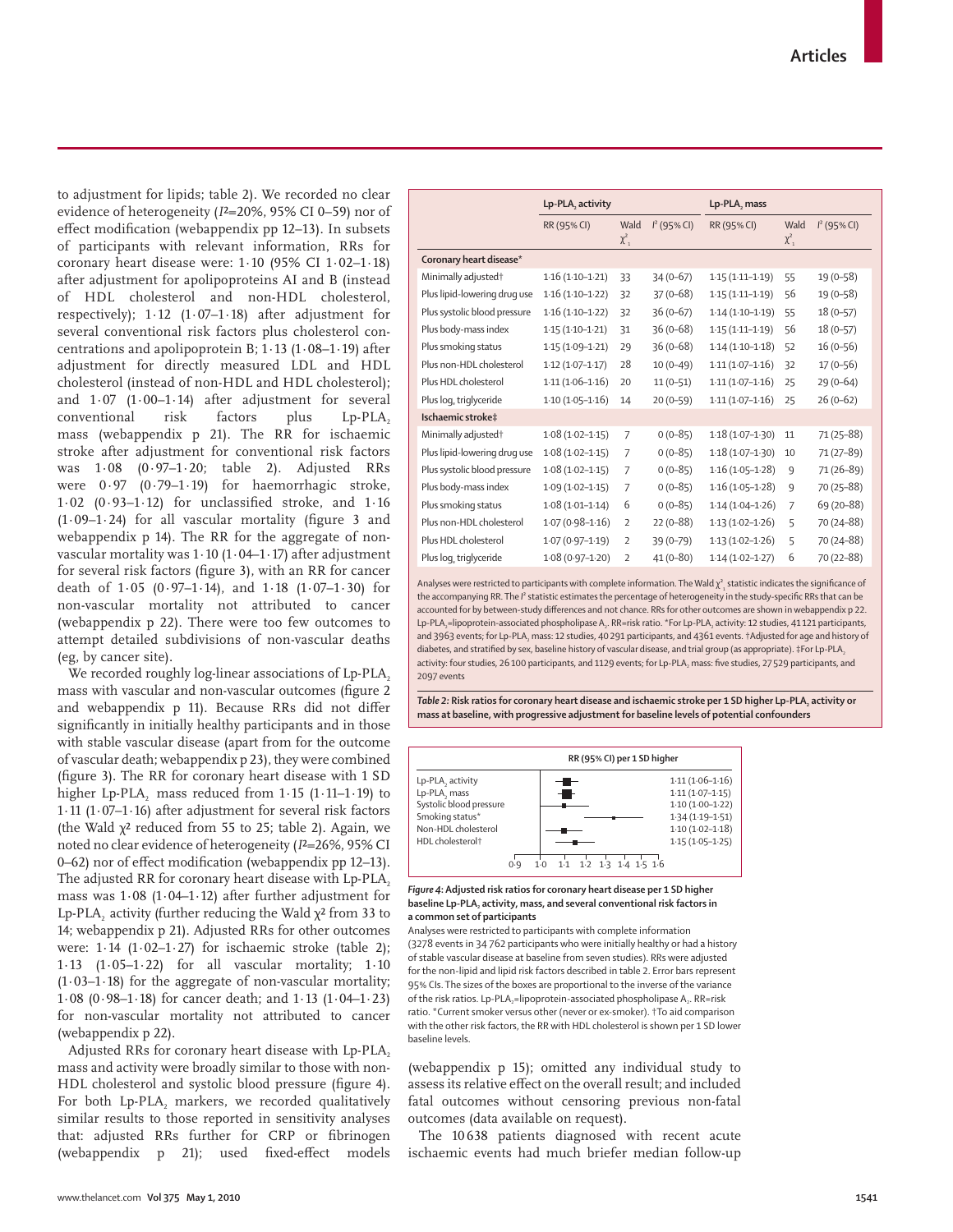than did other participants (1·1 [IQR 0·6–2·3] *vs* 5·8 [4·0–8·4] years). The cross-sectional correlations of  $Lp\text{-}\text{PLA}_2$  in these patients were broadly similar to those described above (webappendix p 24). RRs for recurrent vascular outcomes in these patients were essentially null, albeit with wide confidence intervals (webappendix p 16).

## **Discussion**

Our analysis of 79 036 participants has shown that Lp-PLA, activity and mass are associated with each other, proatherogenic lipids, and vascular risk. Lp-PLA2 activity was more strongly associated with various lipid markers than was Lp-PLA, mass, which could indicate their varying distributions across lipoprotein classes, differences in measurement precision, or both.<sup>21-23</sup> By contrast with previous suggestions of risk thresholds,24 our analysis shows roughly log-linear associations of  $Lp-PLA_2$  with risk of coronary heart disease and total vascular mortality. The shape of relations of circulating Lp-PLA<sub>2</sub> with ischaemic stroke and with the aggregate of non-vascular mortality are less clear than is that with coronary heart disease, perhaps as a result of the fewer outcomes recorded. As has been reported previously for CRP and fibrinogen,<sup>25,26</sup> Lp-PLA<sub>2</sub> is associated with risk of both major vascular and non-vascular outcomes. However, because Lp-PLA2 mass and activity are not materially correlated with these circulating inflammatory markers, Lp-PLA, measure ments could have the potential to provide distinct insight into the relation between inflammation and atherothrombosis.

The strength of association for coronary heart disease with Lp-PLA<sub>2</sub> was reduced after adjustment for baseline concentrations of lipids and apolipoproteins. Since  $Lp-PLA$ , is physically linked (through apolipoprotein B) with LDL, however, the validity of statistical attempts to distinguish the effects of Lp-PLA, on risk of coronary heart disease from those of proatherogenic lipids remains uncertain. A practical approach, as used in this study, is to present RRs with and without statistical adjustment for such lipid markers, and across participants with different lipid concentrations at baseline. Even in adjusted analyses, however, substantial residual con founding might persist because lipids (and other risk factors) are measured with some error,<sup>23</sup> and because detailed information about some potential confounding factors (eg, medication for vascular diseases) was not uniformly available from the contributing studies.

The adjusted RR of baseline Lp-PLA<sub>2</sub> with risk of coronary heart disease was similar to those for concentration of non-HDL cholesterol and systolic blood pressure. The RR with each of these conventional risk factors was, however, fairly moderate in magnitude—ie, about 10–15% higher risk per 1 SD higher value of the risk factor, or about a third as strong as in previous

reports in which mean age at baseline survey was about 10 years lower than that reported in this study.<sup>27</sup> Our findings of such weaker than expected RRs with conventional risk factors could be explained by the older mean age of participants in this study, since RRs with vascular risk factors tend to decrease with age (by contrast with absolute risk).<sup>27-29</sup> Furthermore, the high percentage of participants who had prevalent vascular disease at entry could have disrupted natural relations between risk factors and subsequent coronary heart disease. These effects could, therefore, have blunted RRs with Lp-PLA..

The strength and potential limitations of this investigation merit consideration. It is a large and comprehensive study, encompassing more than 95% of the relevant available data. Use of individual records allowed detailed analysis and a consistent approach to adjustment for several potential confounders. Because most contributing studies agreed to participate before publication of their data, the effect of selective reporting should be reduced. However, because data for serial  $Lp$ -PLA<sub>2</sub> measurements were sparse and apparently divergent, we could not reliably correct for regression dilution.23 If, for example, the true correlation of Lp-PLA<sub>2</sub> concentrations taken a few years apart in the same people is about 0·5, then the degree of underestimation of RRs could be as large as two-fold. Furthermore, the median follow-up duration in this study was about 6 years, which is too brief to enable informative study of the incremental value of  $Lp$ -PLAmeasurement in standard 10-year prediction of vascular disease risk. These limitations draw attention to the need for large studies of first-ever coronary heart disease with serial measurements and extended followup. Furthermore, more detailed studies are needed of non-vascular outcomes, especially because recorded associations of Lp-PLA, with risk of non-cancer, nonvascular deaths might be attributed, at least partly, to confounding by comorbidity at baseline. Nevertheless, a potential limitation of any observational studies of circulating  $L_p$ -PLA, is that the enzyme in the blood could be an imperfect indicator of its relevance to atherosclerotic plaques.

Loss-of-function mutations in the *PLA2G7* gene, which are common in east-Asian populations, effectively abolish  $Lp\text{-PLA}$ , activity (or, in heterozygotes, substantially reduce activity).<sup>30</sup> Vascular risk is, however, not clearly lower in people carrying such mutations, 31,32 although available studies might have been limited by heterogeneous outcomes and possible pleiotropic effects.<sup>8</sup> Because known Lp-PLA<sub>2</sub>-related genotypes that are common in people of European continental ancestry have only weak effects on Lp-PLA, activity,<sup>33</sup> their study would need very large numbers of patients with coronary heart disease. Randomised trials of potent reversible pharmacological inhibitors of  $Lp$ -PLA<sub>2</sub> activity should help to establish whether modification of Lp-PLA<sub>2</sub> can reverse vascular risk.34–37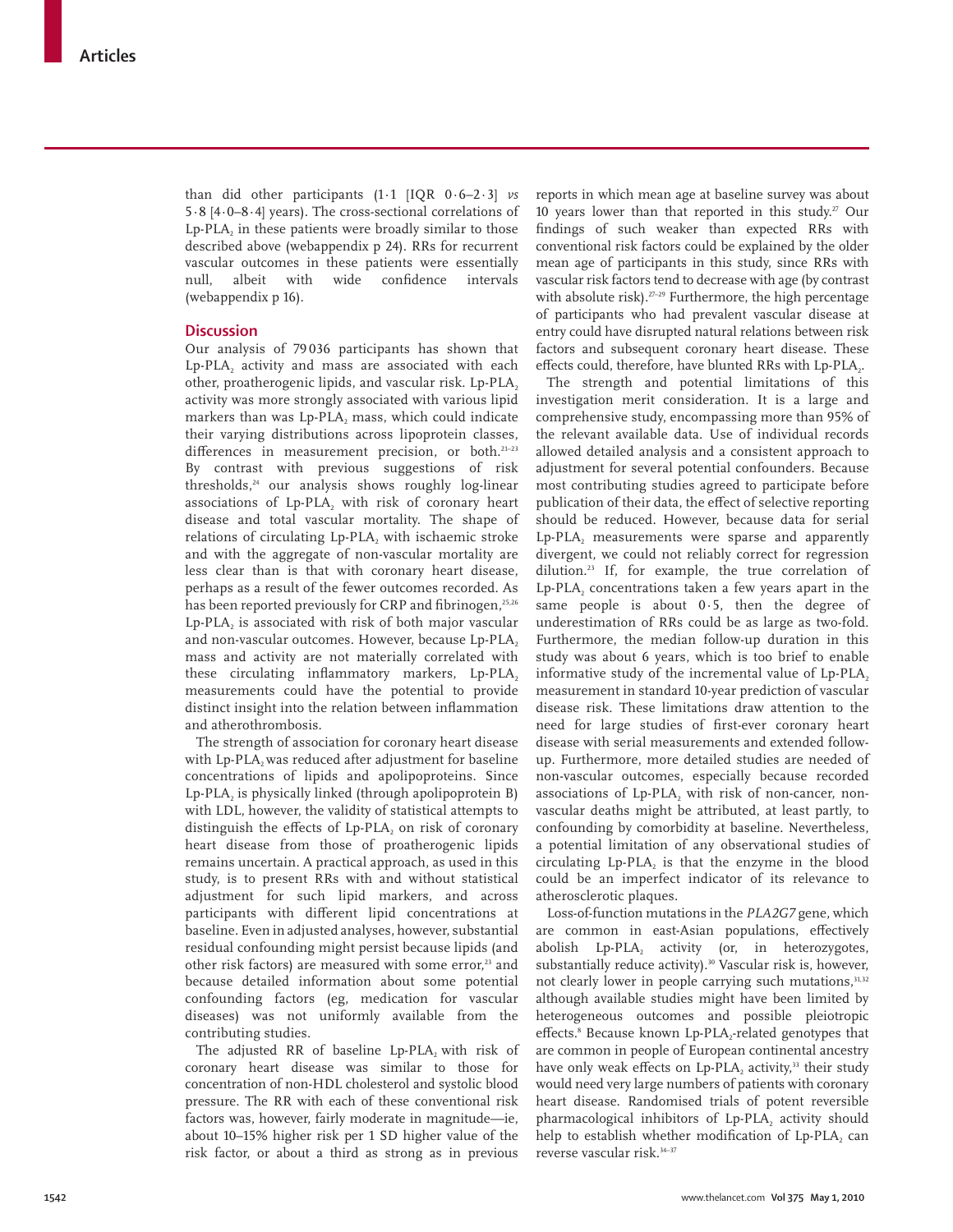### **Contributors**

Alexander Thompson and John Danesh drafted the report. Pei Gao and Lia Orfei did the analyses. All members of the writing committee provided critical revisions. All investigators shared individual data and had opportunities to contribute to the interpretation of the results and critical revision of the report. Members of the operations group monitored the study's progress. The data management team undertook data collation and harmonisation. All members of the coordinating centre contributed to the collection, harmonisation, analysis, and interpretation of the data.

#### The Lp-PLA<sub>2</sub> Studies Collaboration

*Writing committee* Alexander Thompson, Pei Gao\*, Lia Orfei\*, Sarah Watson, Emanuele Di Angelantonio, Stephen Kaptoge, University of Cambridge, Cambridge, UK; Christie Ballantyne, Baylor College of Medicine, Houston, TX, USA; Christopher P Cannon, Brigham and Women's Hospital, Boston, MA, USA; Michael Criqui, University of California, San Diego, La Jolla, CA, USA; Mary Cushman, University of Vermont, Burlington, VT, USA; Albert Hofman, Erasmus Medical Centre, Rotterdam, Netherlands; Chris Packard, University of Glasgow, Glasgow, UK; Simon G Thompson, MRC Biostatistics Unit, Cambridge, UK; Rory Collins, University of Oxford, Oxford, UK; John Danesh, University of Cambridge, Cambridge, UK. \*These authors contributed equally.

*Investigators (study acronyms are defined in webappendix p 2)* ARIC: Christie Ballantyne; Bruneck: Johann Willeit, Stefan Kiechl, Christian Wiedermann; CHS: Mary Cushman, Bruce Psaty, Curt Furberg; EPIC-Norfolk: Kay-Tee Khaw, Manjinder Sandhu; FHS Offspring: Emelia J Benjamin, Ramachandran S Vasan, Renate B Schnabel; FRISC II: Jonas Oldgren; GENICA: Gian Paolo Rossi, Maurizio Cesari, Livia Lenzini, Mario Zanchetta; GUSTO IV: Stefan K James; HPFS: Eric Rimm, Ida Hatoum; HPS: Rory Collins; IHCS: Jeffrey L Anderson, Heidi T May, Benjamin D Horne, John F Carlquist, Joseph B Muhlestein; KAROLA: Wolfgang Koenig, Hermann Brenner, Dietrich Rothenbacher; LURIC: Winfried März, Bernhard Böhm, Bernhard R Winkelmann, Karl Winkler; MDCS: Goran Berglund, Margaretha Persson; MAYO CLINIC (Olmsted County): Veronique Roger, Yariv Gerber; MAYO CLINIC (Referral practice): Peter B Berger, Emmanouil S Brilakis, Joseph P McConnell; MONICA-KORA: Wolfgang Koenig, Christa Meisinger; NHS: Eric Rimm, Ida Hatoum; NOMAS: Ralph Sacco, Mitchell Elkind; NPHS II: Philippa J Talmud; OPUS-TIMI 16: Michelle O'Donoghue; PEACE: Marc S Sabatine, David A Morrow; PROSPER: Chris Packard; Muriel Caslake; PROVEIT-TIMI 22: Eugene Braunwald, Christopher P Cannon; Rancho Bernardo: Elizabeth Barrett-Connor, Lori B Daniels, Gail A Laughlin; Rotterdam Study: Albert Hofman, Isabella Kardys, Jacqueline C M Witteman; SDVC: Michael Criqui; THROMBO: James P Corsetti, David L Rainwater, Arthur J Moss; WHI-HaBPS: Sylvia Wassertheil-Smoller; WHS: Paul Ridker; WOSCOPS: Chris Packard.

*Operations group* Christie Ballantyne, Christopher P Cannon, Rory Collins, Michael Criqui, Mary Cushman, John Danesh, Albert Hofman, Jeanenne J Nelson, Chris Packard, Simon G Thompson, Nevine Zariffa, Andrew Zalewski.

*Data Management Team* Sarah Watson, Mat Walker. *Coordinating Centre* Alexander Thompson (coordinator), Lia Orfei, Pei Gao, Sarah Watson, Emanuele Di Angelantonio, Mat Walker, Philip Perry, Stephen Kaptoge, Angela Wood, Simon G Thompson, Rory Collins, John Danesh (principal investigator).

## **Confl icts of interest**

Alexander Thompson's institution has received research funding from the British Heart Foundation, GlaxoSmithKline, and UK Medical Research Council. He has received honoraria and reimbursement of costs for speaking at scientific meetings from GlaxoSmithKline. Pei Gao, Lia Orfei, Sarah Watson, Emanuele Di Angelantonio, and Stephen Kaptoge's institution has received research funding from the British Heart Foundation, GlaxoSmithKline, and UK Medical Research Council. Christie Ballantyne's institution has received research funding from diaDexus and GlaxoSmithKline, and he has received consultancy fees from GlaxoSmithKline. Christopher P Cannon has received research funding from Bristol-Myers Squibb, Sanofi -Aventis, Intekrin,

Novartis, Takeda, and GlaxoSmithKline. His institution has received research funding from Accumetrics, AstraZeneca, and Merck. He has received honoraria from Bristol-Myers Squibb and Sanofi -Aventis, and reimbursement of costs for attending scientific meetings from AstraZeneca, GlaxoSmithKline, and Merck. He is a member of Data Safety Monitoring Boards for GlaxoSmithKline and Merck. He has received consultancy payments from, and holds an equity interest in, Automedics Medical Systems. He has received payment for expert testimony from the University of Michigan. Michael Criqui has received honoraria and reimbursement of costs for attending scientific meetings from GlaxoSmithKline. Mary Cushman's institution has received research funding from GlaxoSmithKline. She has received honoraria from GlaxoSmithKline and the US National Institutes of Health, and reimbursement of costs for attending scientific meetings from GlaxoSmithKline. Albert Hofman declares that he has no conflicts of interest. Chris Packard's institution has received research funding from GlaxoSmithKline and he has received honoraria and reimbursement of costs for attending scientific meetings from GlaxoSmithKline. Simon G Thompson has received honoraria and reimbursement of costs for attending scientific meetings from GlaxoSmithKline. Rory Collins is paid by the British Heart Foundation, National Health Service, and UK Biobank, and has received research funding and reimbursement of costs for attending scientific meetings (but no honoraria or consultancy payments) from AstraZeneca, Bayer, Bristol-Myers Squibb, British Heart Foundation, Cancer Research UK, European Union, GlaxoSmithKline, Kadoorie Trust, Medical Research Council, Merck, Roche, Sanofi, Schering, Solvay, and UK Biobank. John Danesh has received research funding from the British Heart Foundation, BUPA Foundation, Denka, diaDexus, European Union, Evelyn Trust, Fogarty International Centre, GlaxoSmithKline, Medical Research Council, Merck, National Heart, Lung, and Blood Institute, National Institute of Neurological Disorders and Stroke, Novartis, Pfizer, Roche, the Wellcome Trust, and UK Biobank. He has also received honoraria and reimbursement of costs for speaking at scientific meetings from GlaxoSmithKline and Novartis. He is a member of the Merck Sharp and Dohme UK Atherosclerosis Advisory Board and Novartis Cardiovascular and Metabolic Advisory Board.

#### **Acknowledgments**

The independent academic Lp-PLA, Studies Collaboration coordinating centre has been supported by specific grants from the UK Medical Research Council (G0601284) and GlaxoSmithKline, and is underpinned by a programme grant from the British Heart Foundation (RG/08/014). Alexander Thompson and Emanuele Di Angelantonio were supported by UK Medical Research Council doctoral training grants. A variety of sources have supported recruitment, follow-up, and laboratory measurements in the 32 studies contributing to the Lp-PLA<sub>2</sub> Studies Collaboration. Investigators of several of these studies have contributed to a list naming some of these funding sources, which can be found at http://www.phpc.cam. ac.uk/ceu/lsc. Pierre Jacob and Clément Pravin provided statistical support. Hannah Sneath, Angela Harper, and Karina Prasad provided administrative support. Mary Cushman provided limited tabular data on Lp-PLA<sub>2</sub> reproducibility on behalf of the Multi-Ethnic Study of Atherosclerosis (MESA) investigators.

#### **References**

- 1 Kolodgie FD, Burke AP, Skorija KS, et al. Lipoprotein-associated phospholipase A2 protein expression in the natural progression of human coronary atherosclerosis. *Arterioscler Thromb Vasc Biol* 2006; **26:** 2523–29.
- 2 Mannheim D, Herrmann J, Versari D, et al. Enhanced expression of Lp-PLA<sub>2</sub> and lysophosphatidylcholine in symptomatic carotid atherosclerotic plaques. *Stroke* 2008; **39:** 1448–55.
- Stafforini DM, Tjoelker LW, McCormick SP, et al. Molecular basis of the interaction between plasma platelet-activating factor acetylhydrolase and low density lipoprotein. *J Biol Chem* 1999; **274:** 7018–24.
- Rosenson RS, Hislop C, McConnell D, et al, for the PLASMA Investigators. Effects of 1-H-indole-3-glyoxamide (A-002) on concentration of secretory phospholipase  $A_2$  (PLASMA study): a phase II double-blind, randomised, placebo-controlled trial. *Lancet* 2009; **373:** 649–58.